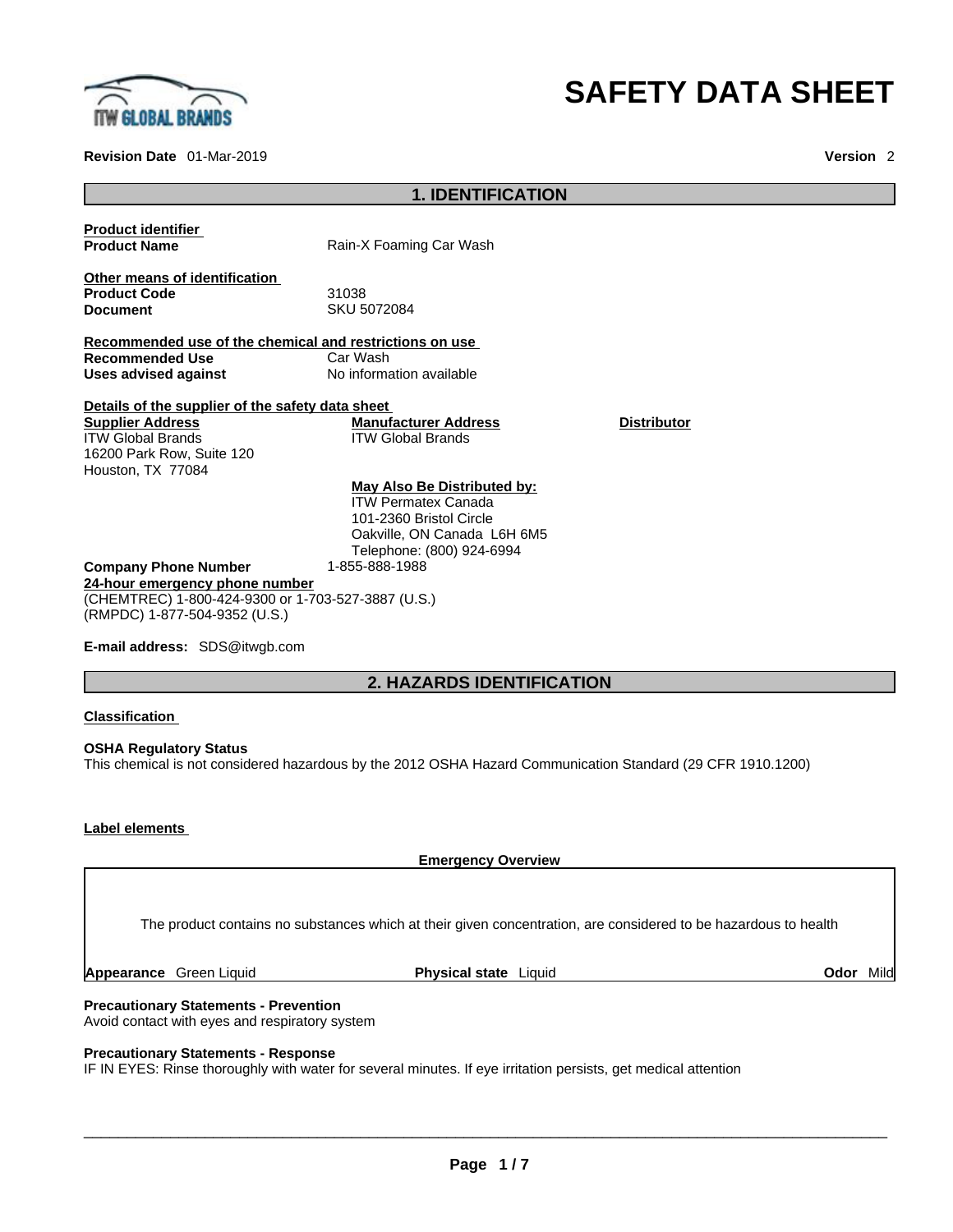### **Precautionary Statements - Storage**

Store in a well-ventilated place. Keep container tightly closed

### **Precautionary Statements - Disposal**

Dispose of contents/container to an approved waste disposal plant

#### **Hazards not otherwise classified (HNOC)**  Not applicable

#### **Other Information**

Not applicable

# **3. COMPOSITION/INFORMATION ON INGREDIENTS**

| <b>Chemical Name</b>                  | CAS No.    | Weight-%   |
|---------------------------------------|------------|------------|
| <b>WATER</b>                          | 7732-18-5  | $60 - 100$ |
| SODIUM ALKYL BENZENE<br>SULFONIC ACID | 68081-81-2 | ' - 13     |

# **4. FIRST AID MEASURES**

#### **Description of first aid measures**

| <b>General advice</b>                                       | Get medical advice/attention if you feel unwell.                                                                                                                                                 |
|-------------------------------------------------------------|--------------------------------------------------------------------------------------------------------------------------------------------------------------------------------------------------|
| Eye contact                                                 | IF IN EYES: Rinse cautiously with water for several minutes. Remove contact lenses, if<br>present and easy to do. Continue rinsing. If eye irritation persists: Get medical<br>advice/attention. |
| <b>Skin contact</b>                                         | Not an expected route of exposure.                                                                                                                                                               |
| <b>Inhalation</b>                                           | Not an expected route of exposure.                                                                                                                                                               |
| Ingestion                                                   | Not an expected route of exposure. If symptoms persist, call a physician. Do not induce<br>vomiting without medical advice. Low toxicity if swallowed.                                           |
| Self-protection of the first aider                          | Use personal protective equipment as required.                                                                                                                                                   |
| Most important symptoms and effects, both acute and delayed |                                                                                                                                                                                                  |
| <b>Symptoms</b>                                             | See section 2 for more information.                                                                                                                                                              |
|                                                             | Indication of any immediate medical attention and special treatment needed                                                                                                                       |
| Note to physicians                                          | Treat symptomatically.                                                                                                                                                                           |
|                                                             | <b>5. FIRE-FIGHTING MEASURES</b>                                                                                                                                                                 |
| Suitable extinguishing media<br>Not applicable              |                                                                                                                                                                                                  |

#### **Unsuitable extinguishing media None**

# **Specific hazards arising from the chemical**

Will not burn or support combustion.

#### **Explosion data**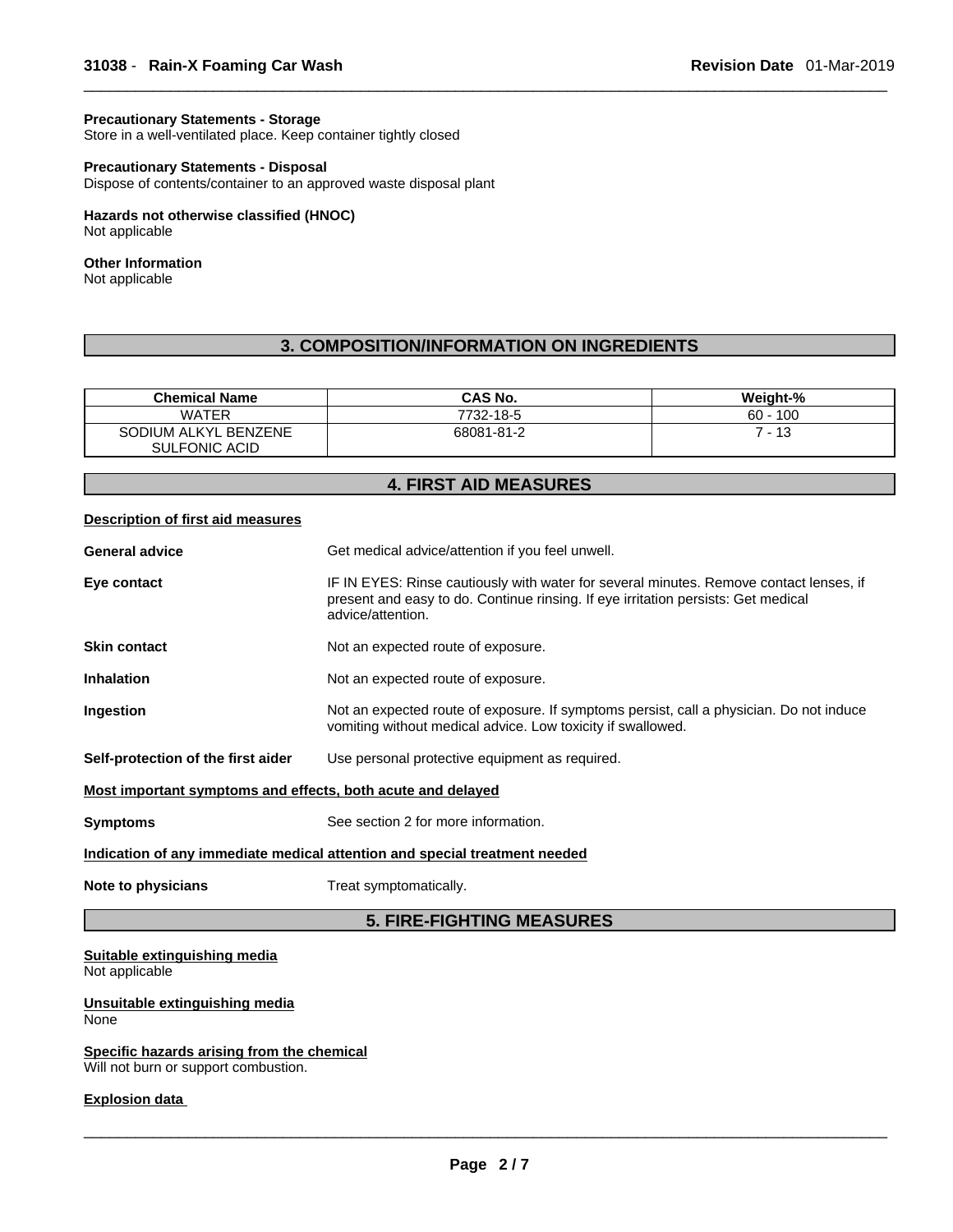| <b>Sensitivity to Mechanical Impact</b> | None. |
|-----------------------------------------|-------|
| <b>Sensitivity to Static Discharge</b>  | None. |

#### **Protective equipment and precautions for firefighters**

As in any fire, wear self-contained breathing apparatus pressure-demand, MSHA/NIOSH (approved or equivalent) and full protective gear.

# **6. ACCIDENTAL RELEASE MEASURES**

|                                                              | Personal precautions, protective equipment and emergency procedures                                                                             |
|--------------------------------------------------------------|-------------------------------------------------------------------------------------------------------------------------------------------------|
| <b>Personal precautions</b>                                  | Extremely slippery when spilled.                                                                                                                |
| <b>Environmental precautions</b>                             |                                                                                                                                                 |
| <b>Environmental precautions</b>                             | Prevent further leakage or spillage if safe to do so. See section 12 for additional ecological<br>information.                                  |
| Methods and material for containment and cleaning up         |                                                                                                                                                 |
| <b>Methods for containment</b>                               | Soak up condensate with inert absorbent material and collect in ventilated waste container<br>for disposal.                                     |
| Methods for cleaning up                                      | Slippery, can cause falls if walked on. Collect spillage.                                                                                       |
| Prevention of secondary hazards                              | Clean contaminated objects and areas thoroughly observing environmental regulations.                                                            |
|                                                              | 7. HANDLING AND STORAGE                                                                                                                         |
| <b>Precautions for safe handling</b>                         |                                                                                                                                                 |
| Advice on safe handling                                      | Handle in accordance with good industrial hygiene and safety practice.                                                                          |
| Conditions for safe storage, including any incompatibilities |                                                                                                                                                 |
| <b>Storage Conditions</b>                                    | Keep in a dry place. Keep out of the reach of children.                                                                                         |
| Incompatible materials                                       | Not applicable                                                                                                                                  |
|                                                              | 8. EXPOSURE CONTROLS/PERSONAL PROTECTION                                                                                                        |
| <b>Control parameters</b>                                    |                                                                                                                                                 |
| <b>Appropriate engineering controls</b>                      |                                                                                                                                                 |
| <b>Engineering Controls</b>                                  | Showers<br>Eyewash stations<br>Ventilation systems                                                                                              |
|                                                              | Individual protection measures, such as personal protective equipment                                                                           |
| <b>Eye/face protection</b>                                   | No special technical protective measures are necessary. Wear safety glasses or goggles if<br>splashing is likely to occur.                      |
| Skin and body protection                                     | None under normal use conditions.                                                                                                               |
| <b>Respiratory protection</b>                                | None under normal use conditions.                                                                                                               |
| <b>General Hygiene Considerations</b>                        | Handle in accordance with good industrial hygiene and safety practice. Regular cleaning of<br>equipment, work area and clothing is recommended. |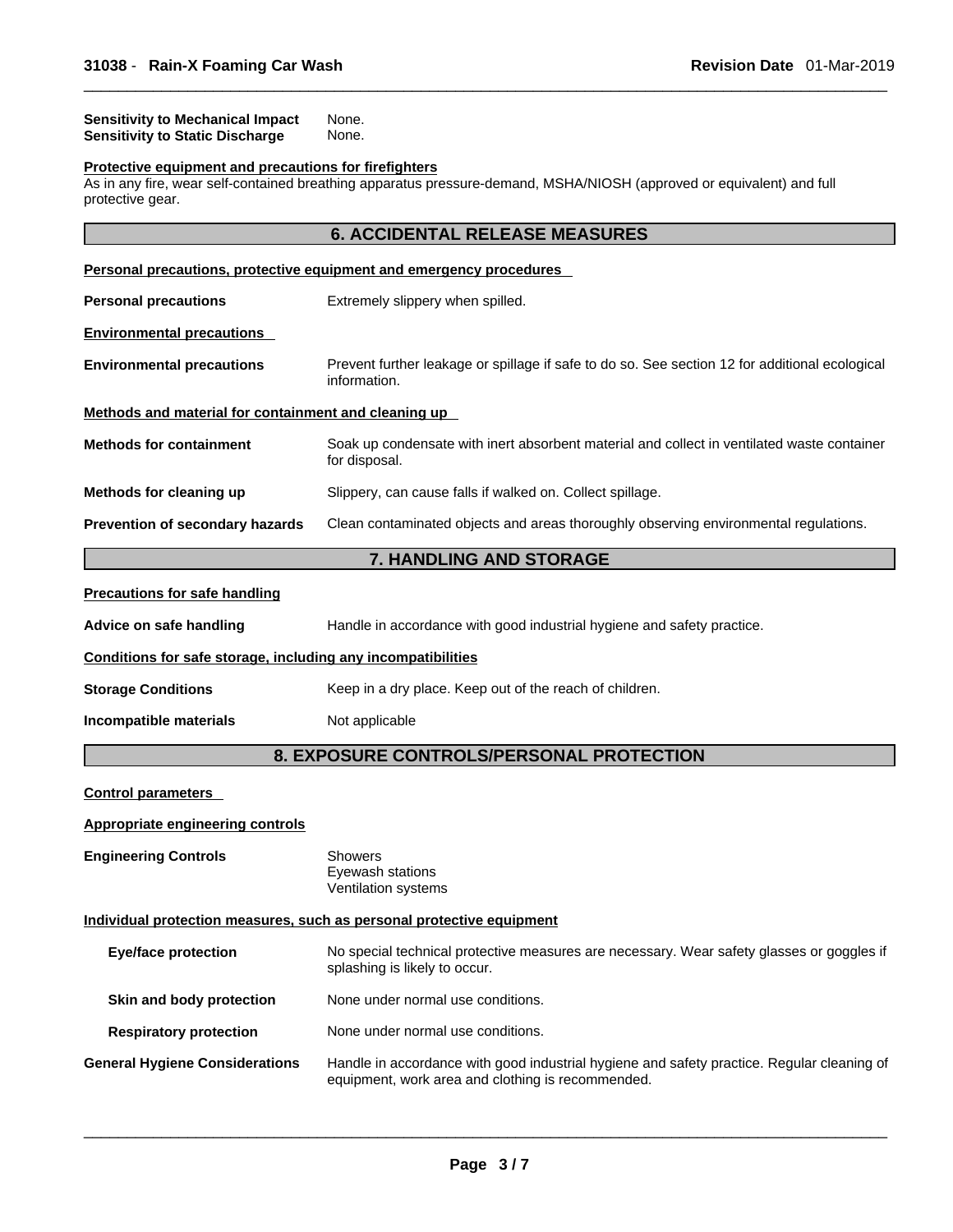# 9. PHYSICAL AND CHEMICAL PROPERTIES

|                                  | <u>shormour proportion</u> |                   |
|----------------------------------|----------------------------|-------------------|
| <b>Physical state</b>            | Liquid                     |                   |
| Appearance                       | Green Liquid               |                   |
| Odor                             | Mild                       |                   |
| <b>Odor threshold</b>            | No information available   |                   |
|                                  |                            |                   |
| <b>Property</b>                  | Values                     | Remarks • Method  |
| рH                               | $8.0 - 9.5$                |                   |
| Melting point / freezing point   | No information available   |                   |
| Boiling point / boiling range    | No information available   |                   |
| <b>Flash point</b>               | No information available   | Does not apply    |
| <b>Evaporation rate</b>          | No information available   |                   |
| Flammability (solid, gas)        | No information available   |                   |
| <b>Flammability Limit in Air</b> |                            |                   |
| <b>Upper flammability limit:</b> | No information available   |                   |
| Lower flammability limit:        | No information available   |                   |
| Vapor pressure                   | No information available   | No Data Available |
| <b>Vapor density</b>             | No information available   |                   |
| <b>Relative density</b>          | $1.005 - 1.015$            |                   |
| <b>Water solubility</b>          | Soluble in water           |                   |
| Solubility(ies)                  | No information available   |                   |
| <b>Partition coefficient</b>     | No information available   |                   |
| <b>Autoignition temperature</b>  | No information available   |                   |
| <b>Decomposition temperature</b> | No information available   |                   |
| <b>Kinematic viscosity</b>       | No information available   |                   |
| <b>Dynamic viscosity</b>         | No information available   |                   |
| <b>Explosive properties</b>      | No information available   |                   |
| <b>Oxidizing properties</b>      | No information available   |                   |
| <b>Other Information</b>         |                            |                   |
| Softening point                  | No information available   |                   |
| <b>Molecular weight</b>          | No information available   |                   |
| <b>VOC Content (%)</b>           | 0%                         |                   |
| <b>Density</b>                   | 8.41 #/gal. @ 68°F         |                   |
| <b>Bulk density</b>              | No information available   |                   |
| <b>SADT</b> (self-accelerating   | No information available   |                   |
| decomposition temperature)       |                            |                   |
|                                  |                            |                   |

#### **9.1. Information on basic physical and chemical properties**

**10. STABILITY AND REACTIVITY** 

**Reactivity**  No information available

Not applicable

**Chemical stability**  Stable under normal conditions

**Possibility of Hazardous Reactions** 

None under normal processing.

**Conditions to avoid**  Keep from freezing.

**Incompatible materials**  Not applicable

**Hazardous Decomposition Products**

None under normal use conditions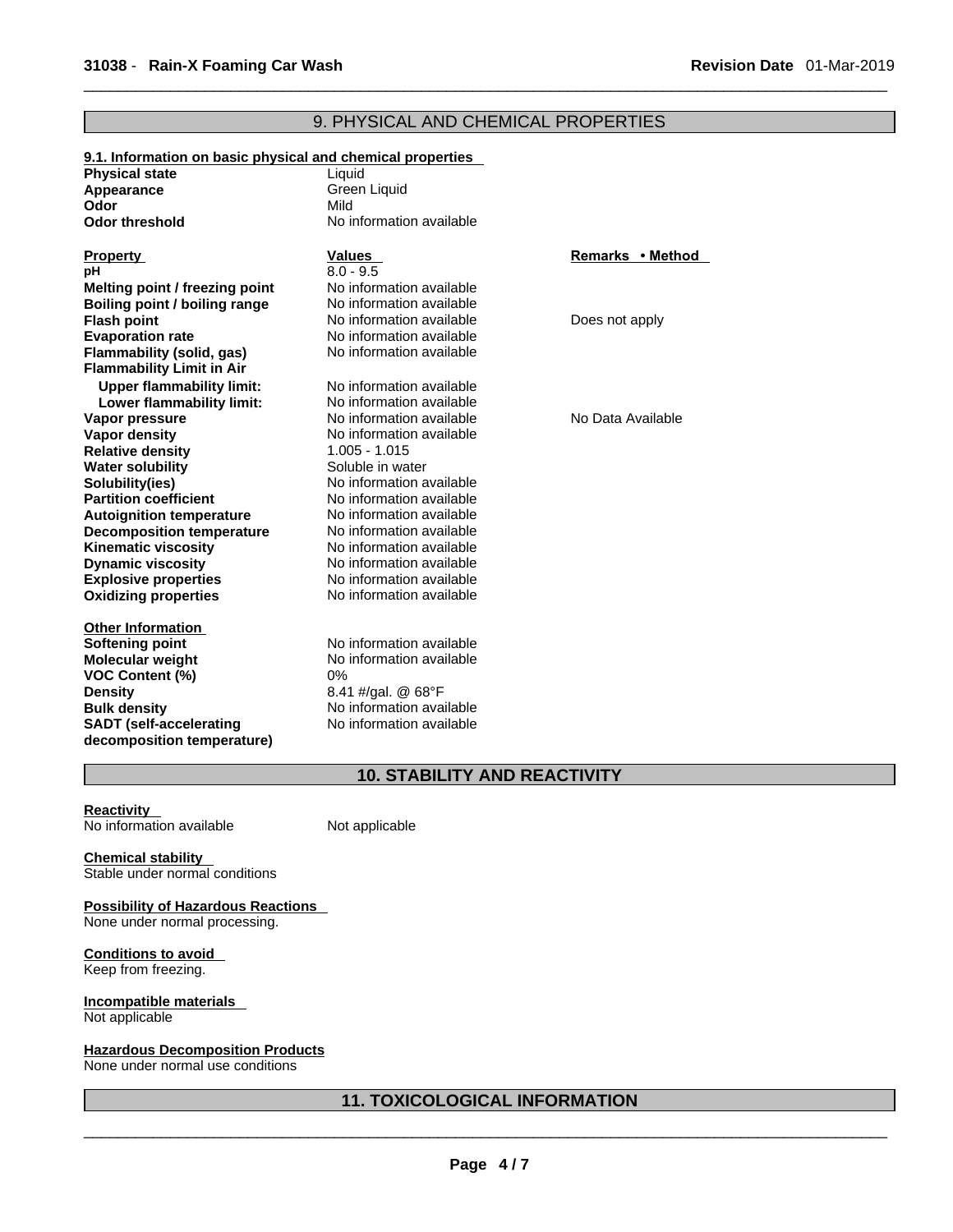| Information on likely routes of exposure |                    |                                                                                        |                        |  |  |
|------------------------------------------|--------------------|----------------------------------------------------------------------------------------|------------------------|--|--|
| <b>Inhalation</b>                        |                    | Not an expected route of exposure.                                                     |                        |  |  |
| Eye contact                              |                    | Not an expected route of exposure. May cause eye irritation with susceptible persons.  |                        |  |  |
| <b>Skin contact</b>                      |                    | No known hazard in contact with skin.                                                  |                        |  |  |
| Ingestion                                |                    | Not an expected route of exposure. Ingestion may cause irritation to mucous membranes. |                        |  |  |
| <b>Chemical Name</b>                     | Oral LD50          | <b>Dermal LD50</b>                                                                     | <b>Inhalation LC50</b> |  |  |
| <b>WATER</b>                             | $> 90$ mL/kg (Rat) |                                                                                        | -                      |  |  |
| 7732-18-5                                |                    |                                                                                        |                        |  |  |

# **Information on toxicological effects**

**Symptoms** No information available.

#### **Delayed and immediate effects as well as chronic effects from short and long-term exposure**

| <b>Sensitization</b>   | No information available. |
|------------------------|---------------------------|
| Germ cell mutagenicity | No information available. |
| Carcinogenicity        | No information available. |

#### **The following values are calculated based on chapter 3.1 of the GHS document** .

| ATEmix (oral)                 | 21409 mg/kg |
|-------------------------------|-------------|
| ATEmix (dermal)               | 12709 mg/kg |
| ATEmix (inhalation-dust/mist) | 21.4 ma/l   |

# **12. ECOLOGICAL INFORMATION**

#### **Ecotoxicity**

None known

# **Persistence and degradability**

No information available.

#### **Bioaccumulation**

No information available.

### **Mobility**

Soluble in water.

### **Other adverse effects**

No information available

# **13. DISPOSAL CONSIDERATIONS**

| Waste treatment methods       |                                                                                                        |
|-------------------------------|--------------------------------------------------------------------------------------------------------|
| <b>Disposal of wastes</b>     | Disposal should be in accordance with applicable regional, national and local laws and<br>regulations. |
| <b>Contaminated packaging</b> | Do not reuse container.                                                                                |
| <b>US EPA Waste Number</b>    | Not applicable                                                                                         |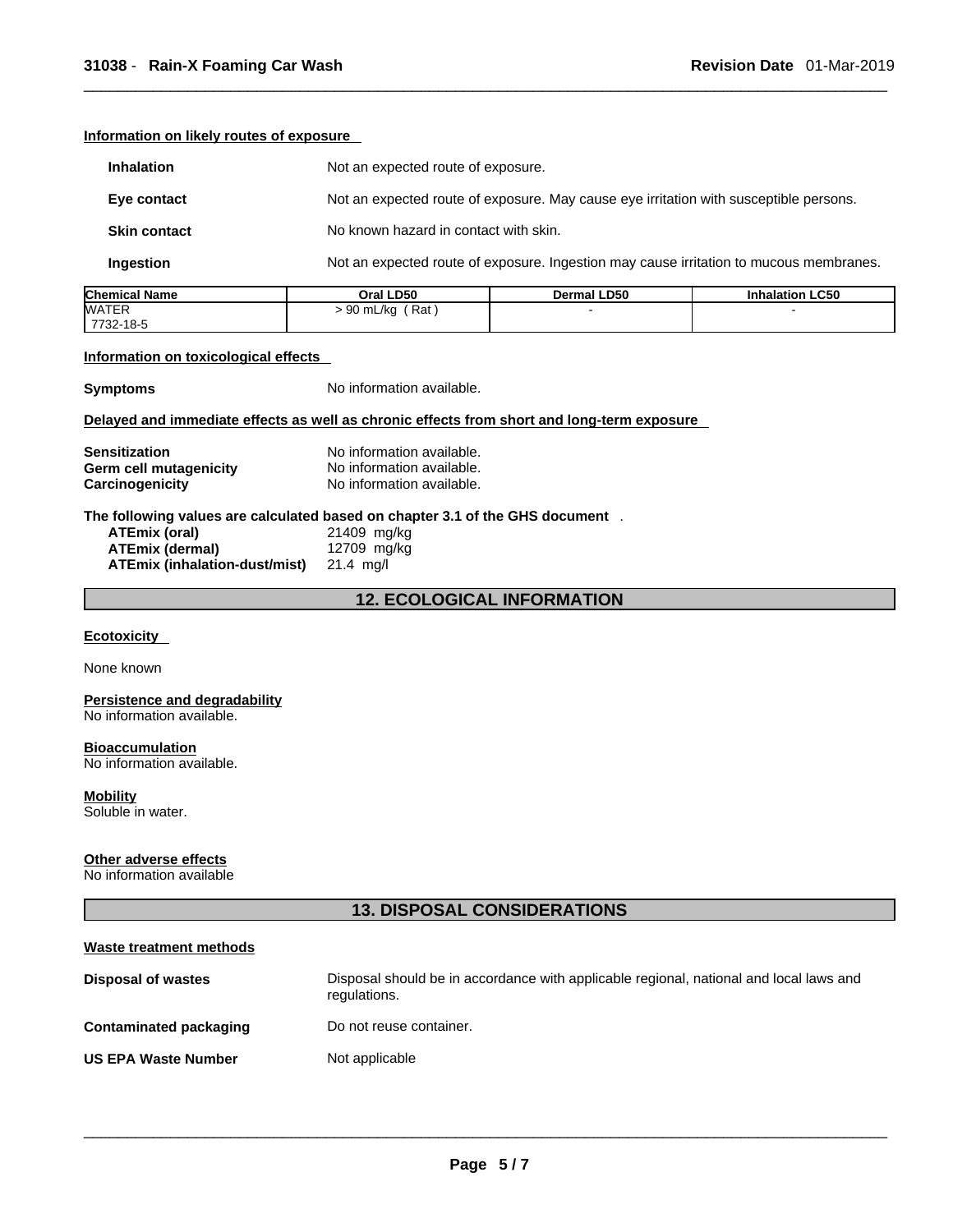### **14. TRANSPORT INFORMATION**

#### **DOT**

| ---<br>Proper shipping name:         | Not regulated |  |
|--------------------------------------|---------------|--|
| IATA<br>Proper shipping name:        | Not regulated |  |
| <b>IMDG</b><br>Proper shipping name: | Not regulated |  |

#### **15. REGULATORY INFORMATION International Inventories TSCA** Complies **DSL/NDSL**<br> **EINECS/ELINCS Complies EINECS/ELINCS ENCS** Not determined **IECSC**<br> **IECSC**<br> **IECEL**<br>
Not determined **KECL Not determined**<br> **PICCS** Not determined **PICCS** Not determined

AICS Not determined

#### **Legend:**

**TSCA** - United States Toxic Substances Control Act Section 8(b) Inventory

**DSL/NDSL** - Canadian Domestic Substances List/Non-Domestic Substances List

 **EINECS/ELINCS** - European Inventory of Existing Chemical Substances/European List of Notified Chemical Substances

**ENCS** - Japan Existing and New Chemical Substances

**IECSC** - China Inventory of Existing Chemical Substances

**KECL** - Korean Existing and Evaluated Chemical Substances

**PICCS** - Philippines Inventory of Chemicals and Chemical Substances

**AICS** - Australian Inventory of Chemical Substances

#### **US Federal Regulations**

#### **SARA 313**

Section 313 of Title III of the Superfund Amendments and Reauthorization Act of 1986 (SARA). This product does not contain any chemicals which are subject to the reporting requirements of the Act and Title 40 of the Code of Federal Regulations, Part 372

#### **SARA 311/312 Hazard Categories**

| Acute health hazard               | No. |  |
|-----------------------------------|-----|--|
| Chronic Health Hazard             | N٥  |  |
| Fire hazard                       | No. |  |
| Sudden release of pressure hazard | No. |  |
| Reactive Hazard                   | N٥  |  |

#### **CWA** (Clean Water Act)

This product does not contain any substances regulated as pollutants pursuant to the Clean Water Act (40 CFR 122.21 and 40 CFR 122.42)

# **CERCLA**

This material, as supplied, does not contain any substances regulated as hazardous substances under the Comprehensive Environmental Response Compensation and Liability Act (CERCLA) (40 CFR 302) or the Superfund Amendments and Reauthorization Act (SARA) (40 CFR 355). There may be specific reporting requirements at the local, regional, or state level pertaining to releases of this material

### **US State Regulations**

### **California Proposition 65**

This product does not contain any Proposition 65 chemicals